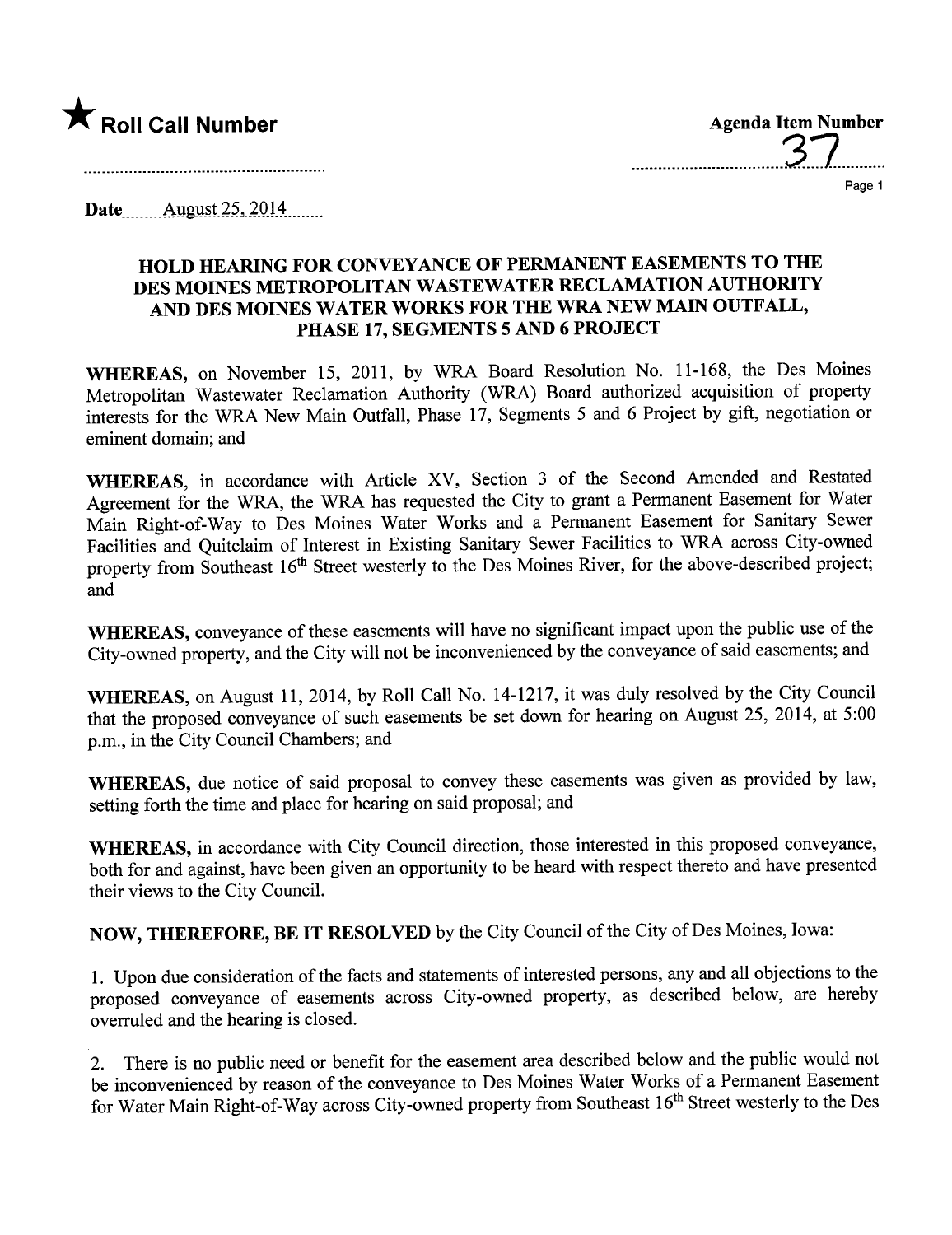

 $\bigstar$  Roll Call Number  $\bigstar$  Roll Call Number \_\_.......\_\_\_.....................3.7.............

Page 2

Date.. \_\_.. \_\_. Allgt.st-~~,. .2.o.4. .m...

Moines River, as legally described below, for public use in accordance with Iowa Code Section 364.7(3), for the WRA New Main Outfall Phase 17, Segments 5 and 6 Project:

A PERPETUAL WATER MAIN EASEMENT LOCATED IN LOT 1, BLOCK 65, TOWN OF DE MOINE, AN OFFICIAL PLAT, NOW INCLUDED IN AND FORMING A PART OF THE CITY OF DES MOINES, POLK COUNTY, IOWA. SAID PERPETUAL EASEMENT BEING A STRIP 20.00 FEET IN WIDTH LYING 10.00 FEET ON EACH SIDE OF THE FOLLOWING DESCRIBED LINE OR LINE EXTENDED:

COMMENCING AS A POINT OF REFERENCE AT THE SOUTHWST CORNER OF SAID LOT 1; THENCE NORTH 74° (DEGREES) 57' (MINUTES) 07" (SECONDS) EAST (ALL BEARINGS ASSUMED FOR PURPOSE OF THIS DESCRIPTION ONLY), 56.61 FEET ALONG THE SOUTH LINE OF SAID LOT 1 TO THE POINT OF BEGINNING; THENCE NORTH 65°57'24" WEST, 72.70 FEET TO THE WEST LINE OF SAID LOT 1. CONTAINING 1,450 SQUARE FEET, MORE OR LESS. (PE-2760)

### AN

A PERPETUAL WATER MAIN EASEMENT LOCATED IN LOTS 13 AND 14, BLOCK 80, TOWN OF DE MOINE, AN OFFICIAL PLAT, NOW INCLUDED IN AND FORMING A PART OF THE CITY OF DES MOINES. POLK COUNTY, IOWA. SAID PERPETUAL EASEMENT BEING A STRIP DES MOINES, POLK COUNTY, IOWA. 20.00 FEET IN WIDTH LYING 10.00 FEET ON EACH SIDE OF THE FOLLOWING DESCRIED LINE OR LINE EXTENDED:

COMMENCING AS A POINT OF REFERENCE AT THE NORTHWEST CORNER OF SAID LOT 13; THENCE NORTH 74° (DEGREES) 59' (MINUTES) 10" (SECONDS) EAST (ALL BEARINGS ASSUMED FOR PURPOSE OF THIS DESCRIPTION ONLY), 4.70 FEET ALONG THE NORTH LINE OF SAID LOT 13 TO THE POINT OF BEGINNING; THENCE SOUTH 62°40'38" EAST, 136.36 FEET; THENCE SOUTH 65°57'25" EAST, 13.65 FEET TO THE SOUTH LINE OF SAID LOT 14. CONTAINING 2,895 SOUARE FEET, MORE OR LESS. (PE-2761)

# AN

A PERPETUAL WATER MAIN EASEMENT LOCATED IN LOT 1, BLOCK 9, SCOTT & DEANS ADDITION, AN OFFICIAL PLAT, NOW INCLUDED IN AND FORMING A PART OF THE CITY OF DES MOINES. POLK COUNTY, IOWA. SAID PERPETUAL EASEMENT BEING A STRIP DES MOINES, POLK COUNTY, IOWA. 20.00 FEET IN WIDTH LYING 10.00 FEET ON EACH SIDE OF THE FOLLOWING DESCRIBED LINE OR LINE EXTENDED:

COMMENCING AS A POINT OF REFERENCE AT THE SOUTHEAST CORNER OF SAID LOT 1;<br>THENCE NORTH 43° (DEGREES) 01' (MINUTES) 11" (SECONDS) WEST (ALL BEARINGS THENCE NORTH 43° (DEGREES) 01' (MINUTES) 11" (SECONDS) WEST ASSUMED FOR PURPOSE OF THIS DESCRIPTION ONLY), 52.07 FEET ALONG THE EAST LINE OF SAID LOT 1 TO THE POINT OF BEGINING; THENCE SOUTH 79°24'36" WEST, 24.81 FEET;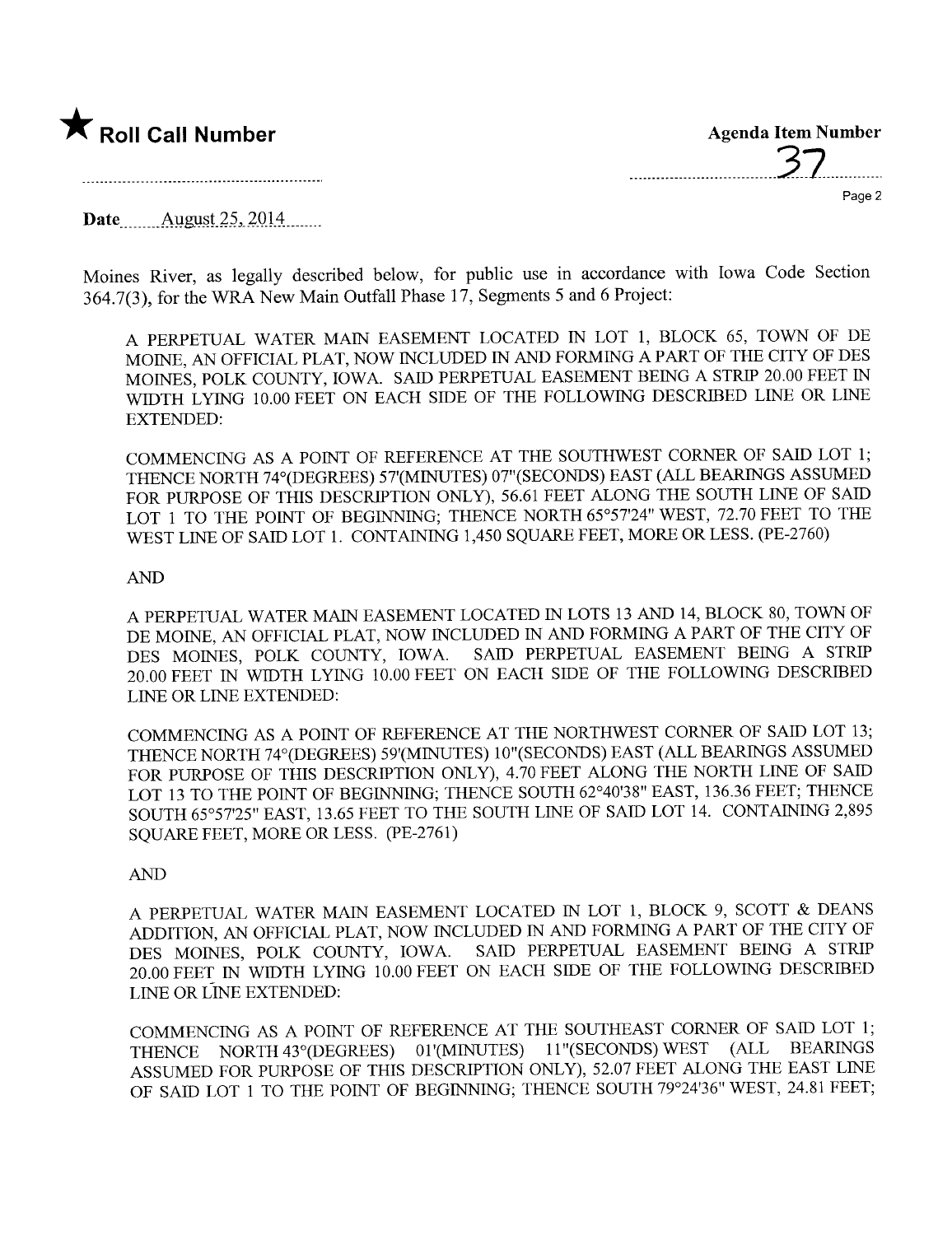



Date......... Allgt.st- ~.s,. .2.014........

THENCE NORTH 55°35'24" WEST, 67.73 FEET TO THE NORTH LINE OF SAID LOT 1. CONTAINING 1,851 SQUARE FEET, MORE OR LESS. (PE-2762)

# AN

A PERPETUAL WATER MAIN EASEMENT LOCATED IN LOT 3, BLOCK O, SCOTT & DEAN'S ADDITION, AN OFFICIAL PLAT, NOW INCLUDED IN AND FORMING A PART OF THE CITY OF DES MOINS, POLK COUNTY, IOWA. SAID PERPETUAL EASEMENT BEING 20.00 FEET IN WIDTH LYING 10.00 FEET ON EACH SIDE OF THE FOLLOWING DESCRIBED LINE OR LINE EXTENDED:

COMMENCING AS A POINT OF REFERENCE AT THE NORTHWEST CORNER OF SAID LOT 3: THENCE NORTH 46° (DEGREES) 07'(MINTES) 33"(SECONDS) EAST (ALL BEARINGS ASSUMED FOR PURPOSE OF THIS DESCRIPTION ONLY), 35.64 FEET ALONG THE NORTH LINE OF SAID LOT 3 TO THE POINT OF BEGINNING; THENCE SOUTH 43°47'40" EAST, 66.11 FEET TO THE SOUTH LINE OF SAID LOT 3. CONTAINING 1,322 SQUARE FEET, MORE OR LESS. (PE-2763)

# AN

A PERPETUAL WATER MAIN EASEMENT LOCATED IN BLOCK P, SCOTT & DEANS ADDITION, AN OFFICIAL PLAT, NOW INCLUDED IN AND FORMING A PART OF THE CITY OF DES MOINES, POLK COUNTY, IOWA, AND LOCATED IN PART OF VACATED SE 1ST STREET LYING SOUTHWEST AND ADJACENT TO SAID BLOCK P AND LYING NORTHEAST OF THE TOP OF BANK OF THE DES MOINES RIVER, ALL LYING SOUTH OF THE SOUTH RIGHT-OF-WAY OF E. MARTIN LUTHER KING JR. PARKWAY AND EXCLUDING REMAINING ALLEY IN SAID BLOCK P. SAID PERPETUAL EASEMENT BEING A STRIP 20.00 FEET IN WIDTH LYING 10.00 FEET ON EACH SIDE OF THE FOLLOWING DESCRIBED LINE OR LINE EXTENDED:

COMMENCING AS A POINT OF REFERENCE AT THE SOUTHWEST CORNER OF LOT 1, SAID BLOCK P, SCOTT & DEANS ADDITION; THENCE NORTH 45°(DEGREES) 51'(MINUTES) 54"(SECONDS) EAST (ALL BEARINGS ASSUMED FOR PURPOSE OF THIS DESCRIPTION ONLY), 12.96 FEET ALONG THE SOUTH LINE OF SAID LOT 1 TO THE POINT OF BEGINING; THENCE NORTH 70°09'13" WEST, 175.46 FEET; THENCE NORTH 90°00'00" WEST, 139.45 FEET TO THE TOP OF BANK OF SAID DES MOINES RIVER. CONTAINING 5,622 SQUARE FEET, MORE OR LESS. (PE-2764)

3. There is no public need or benefit for the easement area described below and the public would not be inconvenienced by reason of the conveyance to the Des Moines Metropolitan Wastewater Reclamation Authority (WRA) of a Permanent Easement for Sanitary Sewer Facilities and Quitclaim of Interest in Existing Sanitary Sewer Facilities across City-owned property from Southeast 16<sup>th</sup> Street westerly to the Des Moines River, as legally described below, for public use in accordance with Iowa Code Section 364.7(3) and in accordance with Article XV, Section 3 of the Second Amended and Restated Agreement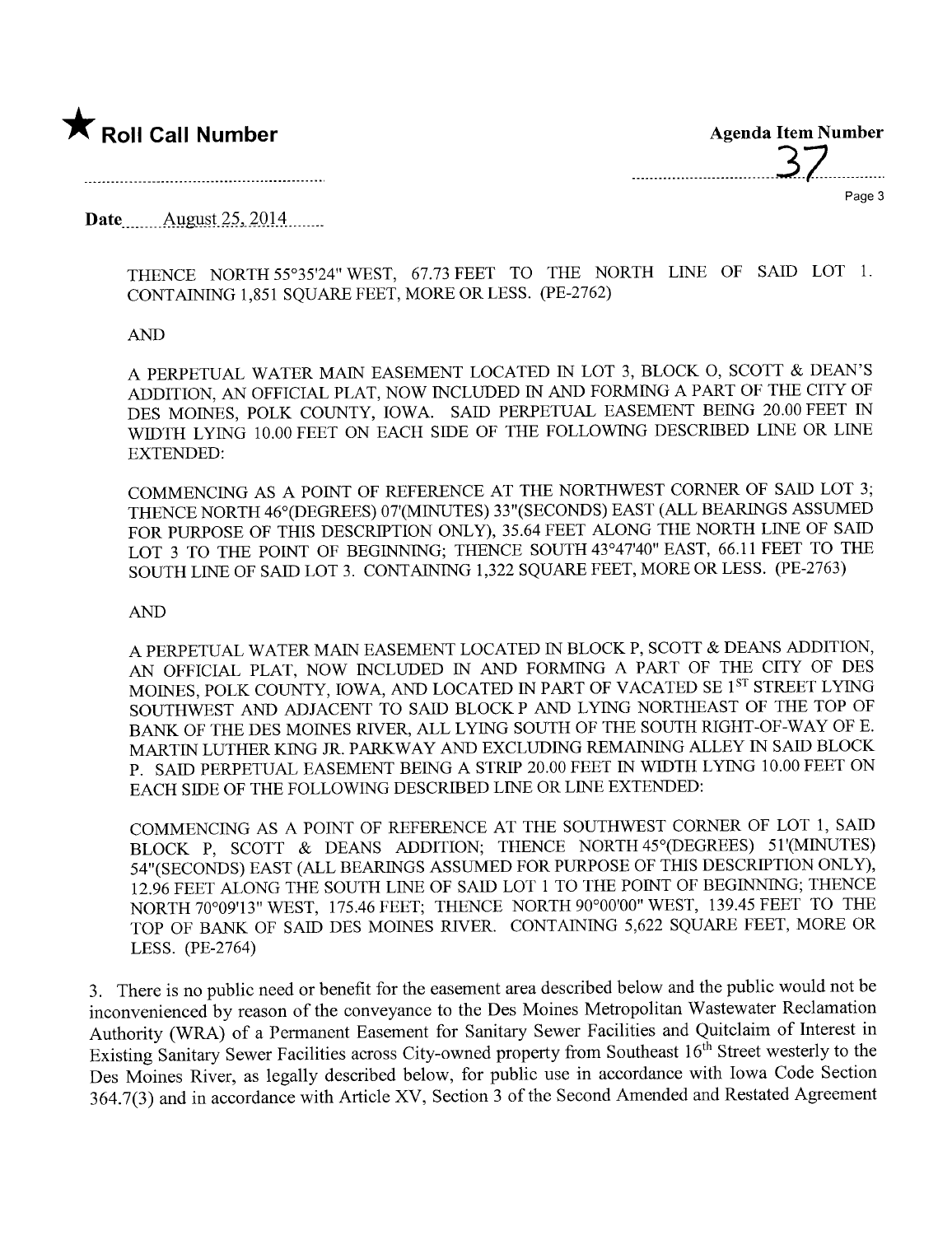

**Agenda Item Number** 

Page 4

Date August 25, 2014

for the Des Moines Metropolitan Wastewater Reclamation Authority, for the WRA New Main Outfall Phase 17. Segments 5 and 6 Project:

A PERPETUAL SANITARY SEWER EASEMENT LOCATED IN LOT 1, BLOCK 65, TOWN OF DE MOINE, AN OFFICIAL PLAT, NOW INCLUDED IN AND FORMING A PART OF THE CITY OF DES SAID PERPETUAL EASEMENT BEING MORE MOINES. POLK COUNTY, IOWA. PARTICULARLY DESCRIBED AS FOLLOWS:

BEGINNING AT THE SOUTHWEST CORNER OF SAID LOT 1; THENCE NORTH 14°(DEGREES) 49'(MINUTES) 03"(SECONDS) WEST (ALL BEARINGS ASSUMED FOR PURPOSE OF THIS DESCRIPTION ONLY), 56.00 FEET ALONG THE WEST LINE OF SAID LOT 1 TO THE NORTHWEST CORNER OF SAID LOT 1; THENCE NORTH 74°56'44" EAST, 19.18 FEET ALONG THE NORTH LINE OF SAID LOT 1; THENCE SOUTH 65°57'24" EAST, 88.80 FEET TO THE SOUTH LINE OF SAID LOT 1; THENCE SOUTH 74°57'07" WEST, 88.33 FEET ALONG SAID SOUTH LINE TO THE POINT OF BEGINNING. CONTAINING 3,010 SQUARE FEET, MORE OR LESS. (PE-2756)

### **AND**

A PERPETUAL SANITARY SEWER EASEMENT LOCATED IN LOT 1 AND LOT 2, BLOCK 9, SCOTT & DEANS ADDITION, AN OFFICIAL PLAT, NOW INCLUDED IN AND FORMING A PART OF THE CITY OF DES MOINES, POLK COUNTY, IOWA. SAID PERPETUAL EASEMENT BEING A STRIP 50.00 FEET IN WIDTH LYING 25.00 FEET ON EACH SIDE OF THE FOLLOWING DESCRIBED LINE OR LINE EXTENDED:

COMMENCING AS A POINT OF REFERENCE AT THE SOUTHEAST CORNER OF SAID LOT 1; (ALL BEARINGS THENCE NORTH 43° (DEGREES) 01' (MINUTES) 11" (SECONDS) WEST ASSUMED FOR PURPOSE OF THIS DESCRIPTION ONLY), 28.07 FEET ALONG THE NORTHEAST LINE OF SAID LOT 1 TO THE POINT OF BEGINNING; THENCE NORTHWESTERLY, 71.85 FEET ALONG A CURVE CONCAVE TO THE NORTH, HAVING A RADIUS OF 78.00 FEET, A CENTRAL ANGLE OF 52°46'47" AND A CHORD BEARING OF NORTH 81°58'47" WEST, 69.34 FEET; THENCE NORTH 55°35'24" WEST, 50.43 FEET TO THE NORTHWEST LINE OF SAID LOT 1. CONTAINING 6,106 SQUARE FEET, MORE OR LESS. (PE-2757)

#### **AND**

A PERPETUAL SANITARY SEWER EASEMENT LOCATED IN BLOCK P, SCOTT & DEANS ADDITION, AN OFFICIAL PLAT, NOW INCLUDED IN AND FORMING A PART OF THE CITY OF DES MOINES, POLK COUNTY, IOWA, AND LOCATED IN PART OF VACATED SE 1ST STREET LYING SOUTHWEST AND ADJACENT TO SAID BLOCK P AND LYING NORTHEAST OF THE TOP OF BANK OF THE DES MOINES RIVER, ALL LYING SOUTH OF THE SOUTH RIGHT-OF-WAY OF E. MARTIN LUTHER KING JR. PARKWAY AND EXCLUDING REMAINING ALLEY IN SAID BLOCK P. SAID PERPETUAL EASEMENT BEING MORE PARTICULARLY DESCRIBED AS **FOLLOWS:**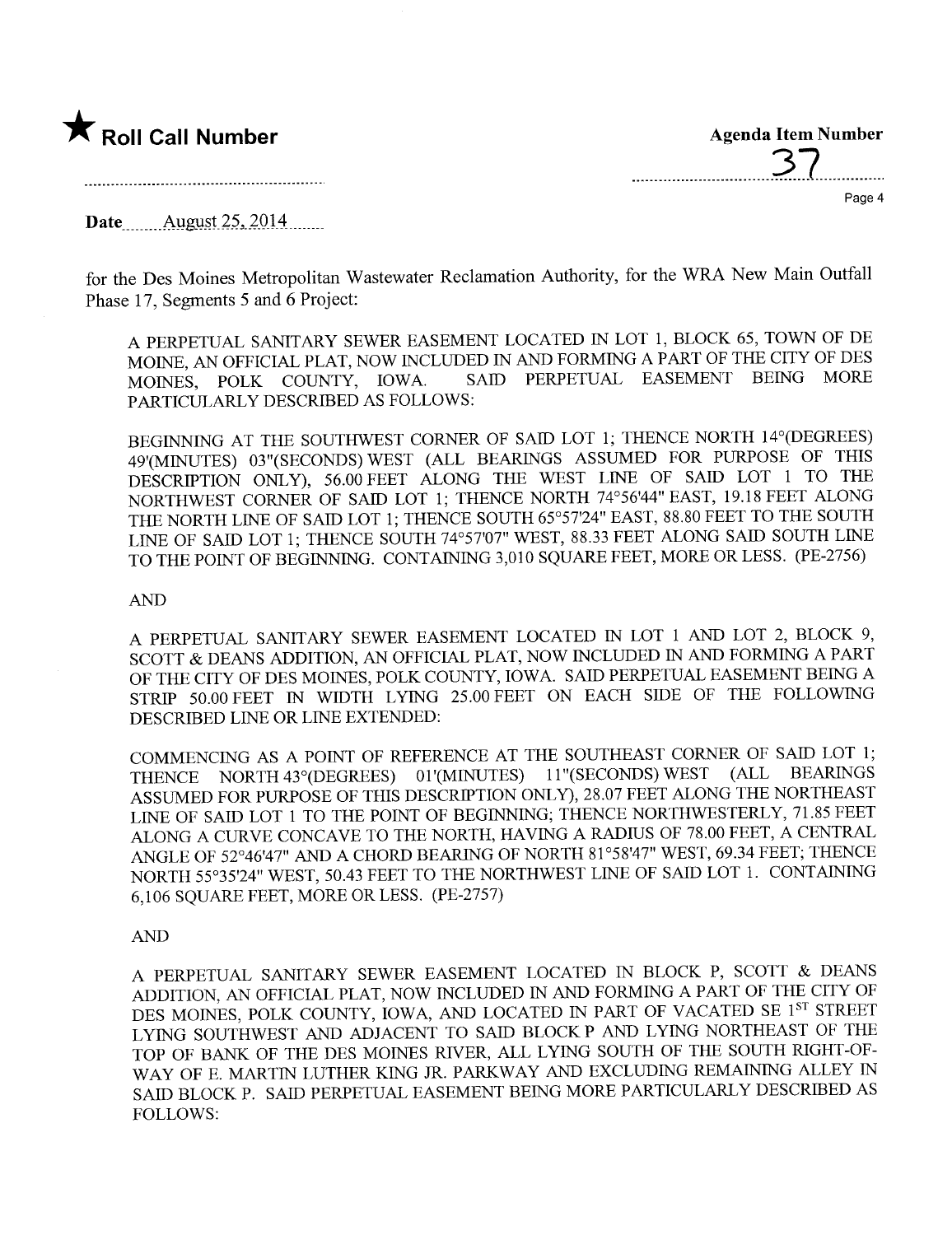

..............................3..7.............

Page 5

Date......... Allgt.st- ~~,. .2.0. L.4........

BEGINNING AT THE SOUTHWEST CORNER OF LOT 1, SAID BLOCK P, SCOTT & DEANS ADDITION: THENCE NORTH 61°(DEGREES) 38'(MINUTES) 12"(SECONDS) (ALL BEARINGS ASSUMED FOR PURPOSE OF THIS DESCRIPTION ONLY), 43.89 FEET TO THE NORTHEAST LINE OF LOT 13, SAID BLOCK P; THENCE NORTH 75°43'34" WEST, 108.25 FEET; THENCE NORTH 90°00'00" WEST, 32.06 FEET; THENCE NORTH 83°45'16" WEST, 109.27 FEET TO THE TOP OF BANK OF SAID DES MOINES RIVER; THENCE NORTH 50°07'38" WEST, 30.49 FEET ALONG SAID TOP OF BANK TO SAID SOUTH RIGHT-OF-WAY OF E. MARTIN LUTHER KING JR. PARWAY; THENCE SOUTH 89°27'41" EAST, 235.98 FEET ALONG SAID SOUTH RIGHT-OF-WAY; THENCE NORTH 46°07'37" EAST, 7.79 FEET ALONG SAID SOUTH RIGHT-OF-WAY; THENCE SOUTH 72°12'54" EAST, 73.05 FEET; THENCE SOUTH 41°19'27" EAST, 40.22 FEET TO THE SOUTHEAST LINE OF LOT 1, SAID BLOCK P; THENCE SOUTH 45°51'54" WEST, 42.40 FEET ALONG SAID SOUTHEAST LINE TO THE POINT OF BEGINNING. CONTAINING 10,193 SQUARE FEET, MORE OR LESS. (PE-2758)

AN

A PERPETUAL SANITARY SEWER EASEMENT LOCATED IN LOTS 13 AND 14, BLOCK 80, TOWN OF DE MOINE, AN OFFICIAL PLAT, NOW INCLUDED IN AND FORMING A PART OF THE CITY OF DES MOINES, POLK COUNTY, IOWA. SAID PERPETUAL EASEMENT BEING A STRIP 50.00 FEET IN WIDTH LYING 25.00 FEET ON EACH SIDE OF THE FOLLOWIG DESCRIBED LINE OR LINE EXTENDED:

COMMENCING AS A POINT OF REFERENCE AT THE NORTHWEST CORNER OF SAID LOT 13; THENCE NORTH 74°(DEGREES) 59'(MINUTES) 10"(SECONDS) EAST (ALL BEARINGS ASSUMED FOR PURPOSE OF THIS DESCRIPTION ONLY), 32.56 FEET ALONG THE NORTH LINE OF SAID LOT 13 TO THE POINT OF BEGINNING; THENCE SOUTH 62°46'26" EAST, 128.41 FEET TO THE SOUTH LINE OF SAID LOT 14. CONTAINING 6,189 SQUARE FEET, MORE OR LESS. (PE-2759)

AN

A PERPETUAL SANITARY SEWER EASEMENT LOCATED IN THE EAST RAILROAD AVENUE RIGHT-OF-WAY LYING SOUTH AND ADJACENT TO A 25 FOOT STRIP OF VACATED EAST RAILROAD AVENUE RIGHT-OF-WAY LYING SOUTH AND ADJACENT TO BLOCK 60, BROOK'S AND CO'S ADDITION, AN OFFICIAL PLAT, NOW INCLUDED IN AND FORMING A PART OF THE CITY OF DES MOINES, POLK COUNTY, IOWA AND LOCATED IN THE SE 16<sup>TH</sup> STREET RIGHT-OF-WAY LYING WEST AND ADJACENT TO SAID BLOCK 60 LYING NORTH OF SAID RAILROAD AVENUE RIGHT-OF-WAY. SAID PERPETUAL EASEMENT BEING MORE RAILROAD AVENUE RIGHT-OF-WAY. PARTICULARLY DESCRIBED AS FOLLOWS:

THE NORTH 7.00 FEET OF SAID EAST RAILROAD AVENUE RIGHT-OF-WAY EXTENDED WESTERLY TO THE WEST RIGHT-OF-WAY LINE OF SAID SE 16<sup>TH</sup> STREET AND THE SOUTH 31.00 FEET OF SAID SE  $16^{TH}$  STREET LYING NORTH OF THE NORTH RIGHT-OF-WAY LINE OF SAID EAST RAILROAD AVENUE. CONTAINING 7,963 SQUARE FEET. (PE-6036)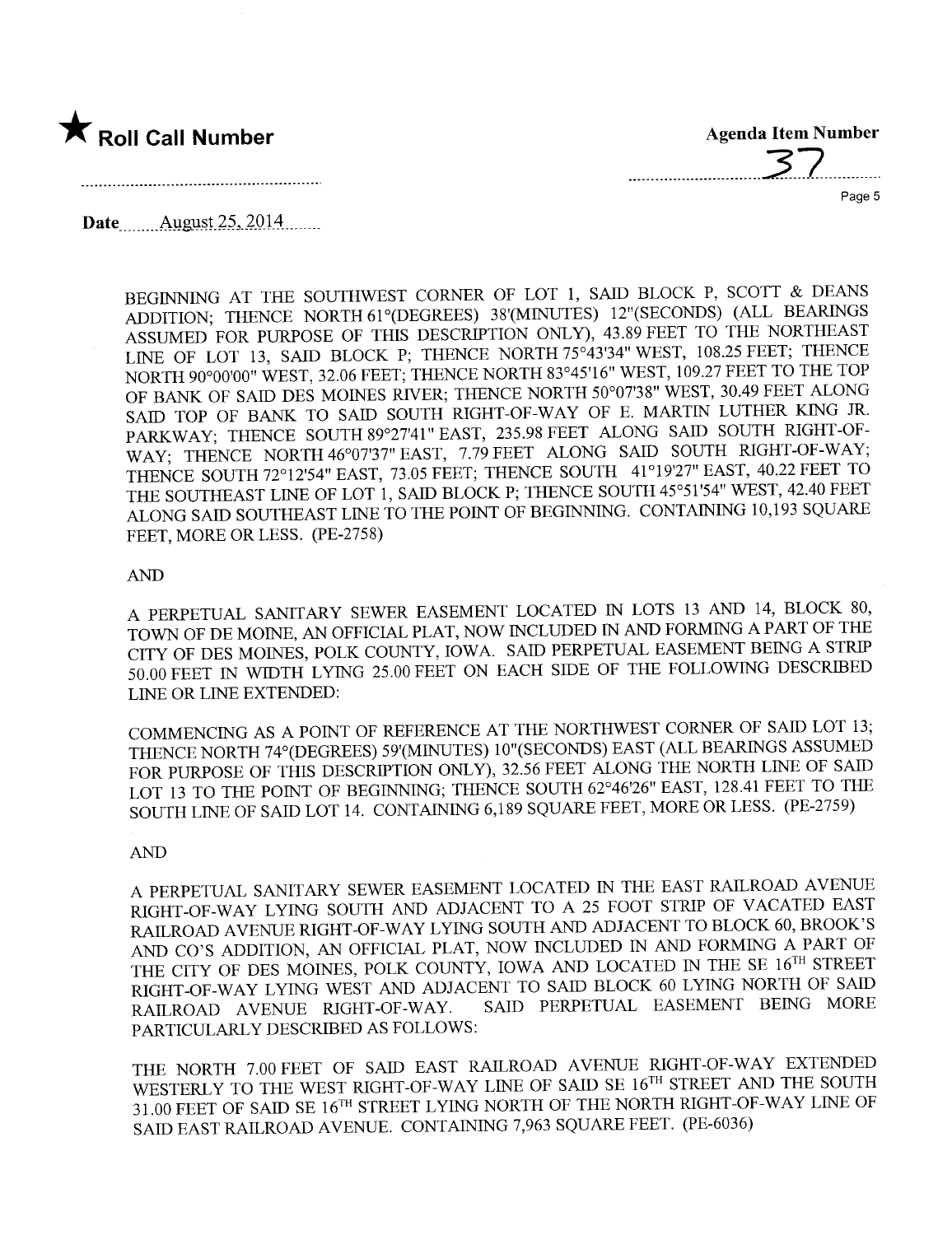

..............................3.7...............

Page 6

Date.. m.... Allgt.st- ~.s,. 2.0. l...... m

#### AN

A PERPETUAL SANITARY SEWER EASEMENT LOCATED IN THE EAST RALROAD AVENU RIGHT-OF-WAY LYING SOUTH AND ADJACENT TO A 25 FOOT STRIP OF VACATED EAST RAILROAD AVENUE RIGHT-OF-WAY LYING SOUTH AND ADJACENT TO LOTS 73 THROUGH 90 GRAY'S SUB-DIVISION OF BLOCK 61, BROOK'S AND CO'S ADDITION, AN OFFICIAL PLAT, NOW INCLUDED IN AND FORMING A PART OF THE CITY OF DES MOINES, POLK COUNTY, IOWA AND LOCATED IN THE SE 15TH STREET RIGHT-OF-WAY LYING WEST AND ADJACENT TO SAID LOTS AND SAID VACATED RAILROAD AVENUE RIGHT-OF-WAY. SAID PERPETUAL EASEMENT BEING MORE PARTICULARLY DESCRIBED AS FOLLOWS:

THE NORTH 7.00 FEET OF SAID EAST RAILROAD AVENUE RIGHT-OF-WAY EXTENDED WESTERLY TO THE WEST RIGHT-OF-WAY LINE OF SAID SE 15TH STREET AND THE SOUTH 31.00 FEET OF SAID SE 15TH STREET LYING NORTH OF THE NORTH RIGHT-OF-WAY LINE OF SAID EAST RAILROAD AVENUE. CONTAINING 8,024 SQUARE FEET. (PE-6037)

# AN

A PERPETUAL SANITARY SEWER EASEMENT LOCATED IN THE EAST RAILROAD AVENUE AND VACATED EAST RAILROAD AVENUE RIGHT-OF-WAY LYING SOUTH AND ADJACENT TO A 25 FOOT STRIP OF VACATED EAST RAILROAD AVENUE RIGHT-OF-WAY LYING SOUTH AND ADJACENT TO LOTS 99 AND 100 AND LOTS 137 AND 138, GRAY'S SUB-DIVISION OF BLOCKS 50 AND 62, BROOK'S AND CO'S ADDITION, AN OFFICIAL PLAT, NOW INCLUDED IN AND FORMING A PART OF THE CITY OF DES MOINES, POLK COUNTY, IOWA, AND LOCATED IN THE SE 14<sup>TH</sup> COURT RIGHT-OF-WAY LYING BETWEEN SAID LOTS 100 AND 137 AND SAID VACATED EAST RAILROAD AVENUE, AND LOCATED IN THE SE 14TH STREET RIGHT-OF-WAY LYING WEST AND ADJACENT TO SAID LOT 99 AND SAID VACATED EAST RAILROAD AVENUE RIGHT-OF-WAY. SAID PERPETUAL EASEMENT BEING MORE PARTICULARLY DESCRIED AS FOLLOWS:

THE NORTH 7.00 FEET OF SAID EAST RAILROAD AVENUE AND VACATED EAST RAILROAD AVENUE RIGHT-OF-WAY FROM THE WEST RIGHT-OF-WAY LINE OF SAID SE  $15^{TH}$  STREET WEST TO THE WEST RIGHT-OF-WAY LINE OF SAID SE 14TH STREET, AND THE SOUTH 31.00 FEET OF SAID SE 14<sup>TH</sup> COURT LYING NORTH OF THE NORTH RIGHT-OF-WAY LINE OF SAID EAST RAILROAD AVENUE, AND THE SOUTH 41.00 FEET OF SAID SE 14<sup>TH</sup> STREET LYING NORTH OF THE NORTH RIGHT-OF-WAY LINE OF SAID EAST RAILROAD AVENUE. CONTAINING 10,971 SQUARE FEET. (PE-6038)

# AN

A PERPETUAL SANITARY SEWER EASEMENT LOCATED IN THE SE 11TH STREET RIGHT-OF-WAY FROM VACATED VALE STREET THROUGH RAILROAD AVENUE, ALL IN ALLEN'S SECOND ADDITION, AN OFFICIAL PLAT, NOW INCLUDED IN AND FORMING A PART OF THE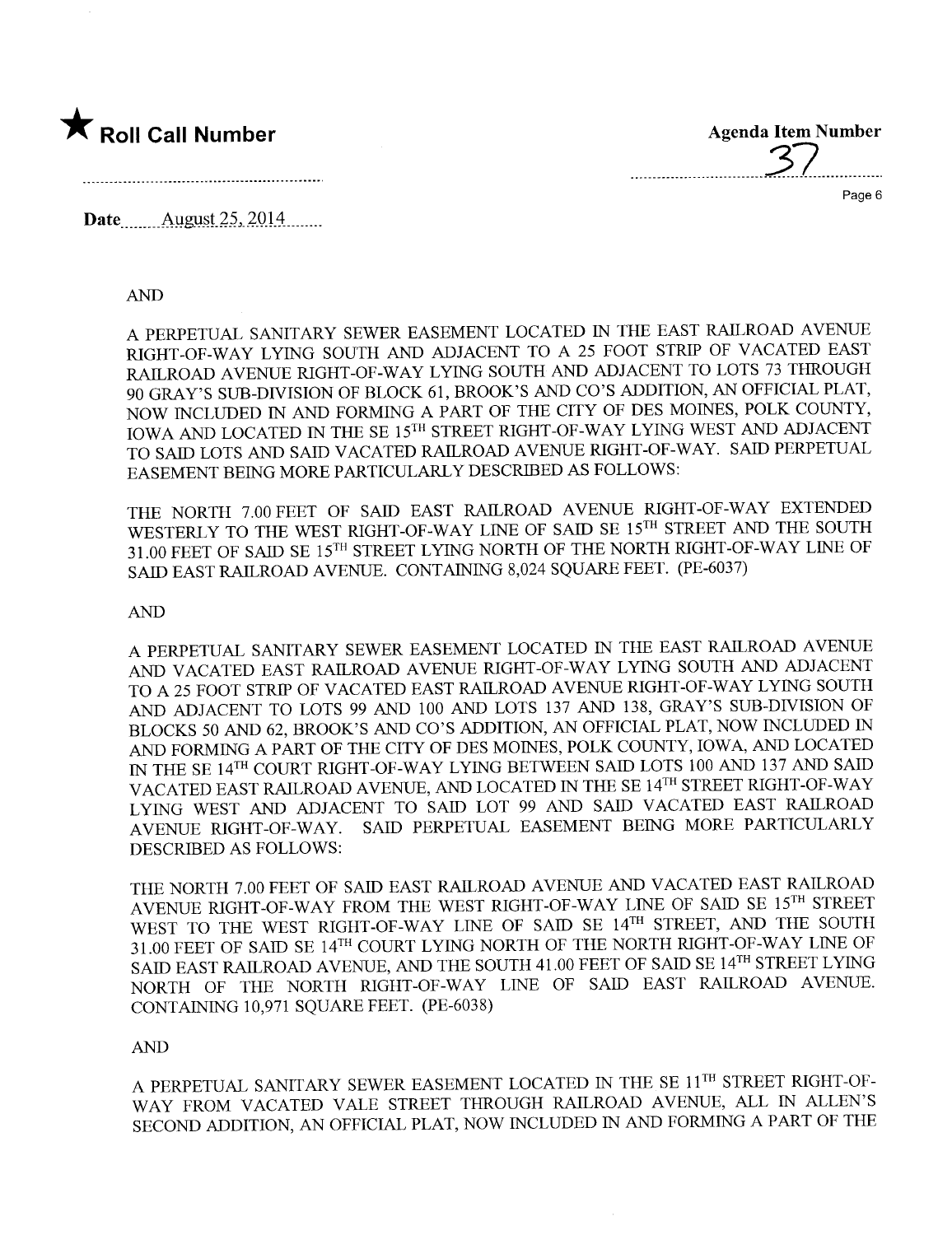



Page 7

Date.. \_\_.... A llgt.st- ~.s,. .2.014.. \_\_..\_\_

CITY OF DES MOINES, POLK COUNTY, IOWA. SAID PERPETUAL EASEMENT BEING A STRIP 30.00 FEET IN WIDTH LYING 15.00 FEET ON EACH SIDE OF THE FOLLOWING DESCRIBED LINE OR LINE EXTENDED:

COMMENCING AS A POINT OF REFERENCE AT THE NORTHEAST CORNER OF LOT 10, BLOCK 6 IN SAID ALLEN'S SECOND ADDITION; THENCE NORTH 14°(DEGREES) 48'(MINUTES) 53"(SECONDS) WEST (ALL BEARINGS ASSUMED FOR PURPOSES OF THIS DESCRIPTION ONLY), 44.04 FEET ALONG THE WEST RIGHT-OF-WAY LINE OF SAID SE 11<sup>TH</sup> STREET TO THE POINT OF BEGINNING; THENCE NORTH 74°59'57" EAST, 28.89 FEET; THENCE POINT OF BEGINNING; THENCE NORTH 74°59'57" EAST, 28.89 FEET; THENCI SOUTH 14°51'40" EAST, 423.59 FEET TO THE SOUTH RIGHT-OF-WAY LINE OF RAILROAL AVENUE. CONTAINING 13,574 SQUARE FEET. (PE-6039)

#### AN

A PERPETUAL SANITARY SEWER EASEMENT LOCATED IN THE VALE STREET RIGHT-OF-WAY FROM THE EAST RIGHT-OF-WAY LINE OF SE 10TH STREET TO THE EAST RIGHT-OF-WAY LINE OF SE 8<sup>TH</sup> STREET, ALL IN TOWN OF DE MOINE, AN OFFICIAL PLAT, NOW INCLUDED IN AND FORMING A PART OF THE CITY OF DES MOINES, POLK COUNTY, IOWA. SAID PERPETUAL EASEMENT BEING A STRIP 30.00 FEET IN WIDTH LYING 15.00 FEET ON EACH SIDE OF THE FOLLOWING DESCRIBED LINE OR LINE EXTENDED:

COMMENCING AS A POINT OF REFERENCE AT THE NORTHWEST CORNER OF LOT 1, BLOCK 6 IN ALLEN'S SECOND ADDITION, AN OFFICIAL PLAT, NOW INCLUDED IN AND FORMING A PART OF THE CITY OF DES MOINS, POLK COUNTY, IOWA; THENCE NORTH 14°(DEGREES) 48'(MINUTES) 53"(SECONDS) WEST (ALL BEARINGS ASSUMED FOR PURPOSES OF THIS DESCRIPTION ONLY), 43.75 FEET ALONG THE EAST RIGHT-OF-WAY LINE OF SAID SE  $10^{TH}$ STREET TO THE POINT OF BEGINNING; THENCE SOUTH 74°59'57" WEST, 759.64 FEET TO SAID EAST RIGHT-OF-WAY LINE OF SE  $8^{TH}$  STREET. CONTAINING 22,789 SQUARE FEET. (PE-6040)

#### AN

A PERPETUAL SANITARY SEWER EASEMENT LOCATED IN THE VALE STREET RIGHT-OF-WAY FROM THE EAST RIGHT-OF-WAY LINE OF SE 8TH STREET TO THE WEST RIGHT-OF-WAY LINE OF SE 6<sup>TH</sup> STREET, EXCLUDING LOT 1, BLOCK 65, ALL IN TOWN OF DE MOINE, AN OFFICIAL PLAT, NOW INCLUDED IN AND FORMING A PART OF THE CITY OF DES MOINES, POLK COUNTY, IOWA. SAID PERPETUAL EASEMENT BEING A STRIP 30.00 FEET IN WIDTH LYING 15.00 FEET ON EACH SIDE OF THE FOLLOWING DESCRIBED LINE OR LINE EXTENDED:

COMMENCING AS A POINT OF REFERENCE AT THE SOUTHWEST CORNER OF LOT 1, BLOCK 63 IN THE TOWN OF DE MOINE, AN OFFICIAL PLAT, NOW INCLUDED IN AND FORMING A PART OF THE CITY OF DES MOINES, POLK COUNTY, IOWA; THENCE SOUTH 13°(DEGREES) 58 '(MINTES) 53"(SECONDS) EAST (ALL BEARINGS ASSUMED FOR PUROSES OF THIS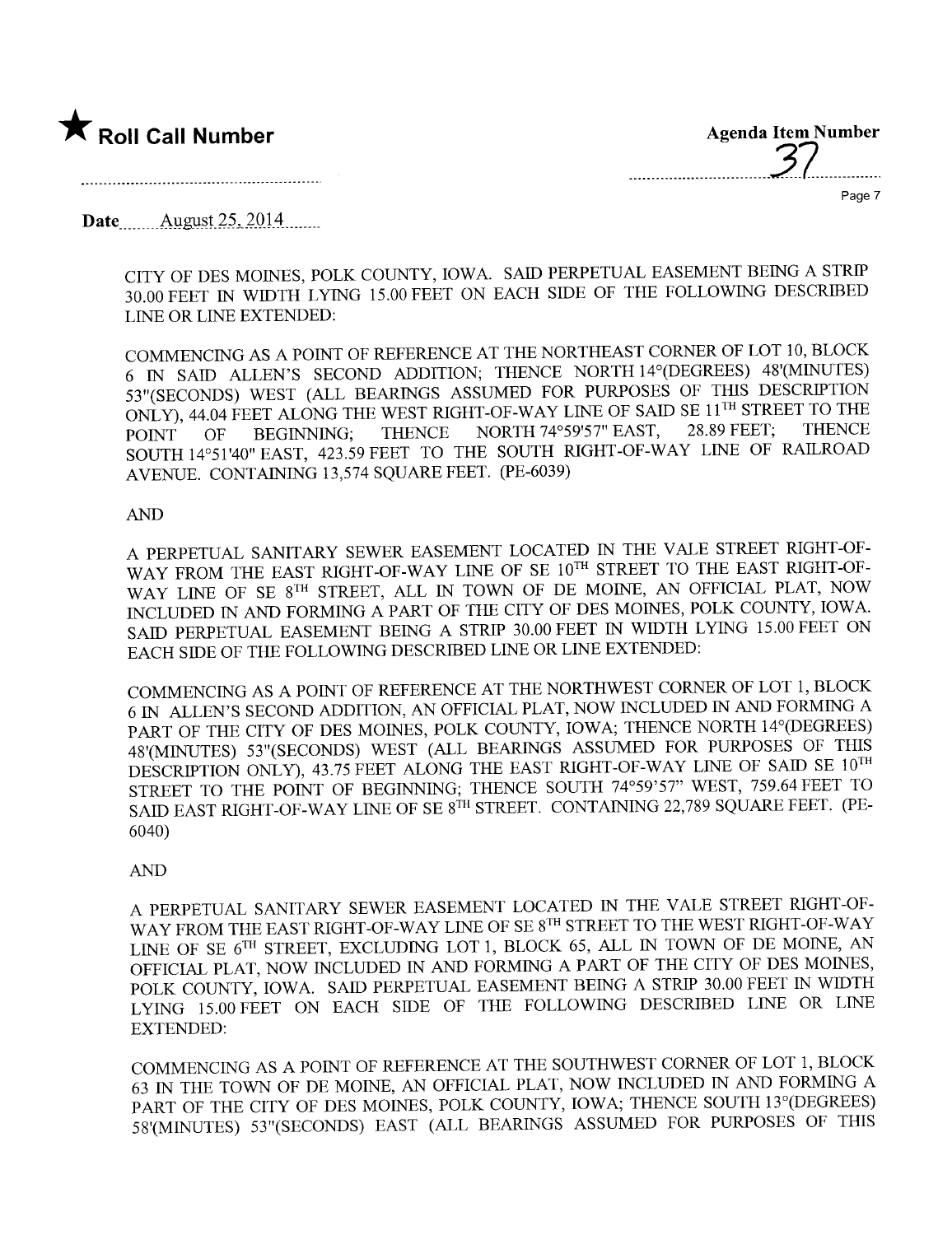

Agenda Item Number ......................... ..3.7... ......

Page 8

Date<sub>.......</sub>... August 25, 2014 .......

----\_...\_....\_.......\_.........................\_---\_.,

DESCRIPTION ONLY), 35.76 FEET ALONG SAID EAST RIGHT-OF-WAY LINE OF SAID SE 8TH STREET TO THE POINT OF BEGINNING; THENCE SOUTH 74°59'57" WEST, 724.55 FEET; THENCE NORTH 65°57'25" WEST, 194.19 FEET TO SAID WEST RIGHT-OF-WAY LINE OF SE 6<sup>TH</sup> STREET. CONTAINING 26,511 SQUARE FEET. (PE-6041)

### AND

A PERPETUAL SANITARY SEWER EASEMENT LOCATED IN LOTS 13 AND 14, BLOCK 80, TOWN OF DE MOINE, AN OFFICIAL PLAT, NOW INCLUDED IN AND FORMING A PART OF THE CITY OF DES MOINES, POLK COUNTY, IOWA. SAID PERPETUAL EASEMENT BEING A STRIP 30.00 FEET IN WIDTH LYING 15.00 FEET ON EACH SIDE OF THE FOLLOWIG DESCRIED LINE OR LINE EXTENDED:

COMMENCING AS A POINT OF REFERENCE AT THE SOUTHEAST CORNER OF SAID LOT 14;<br>
TURNCE NORTH 14% OFGREES) 50 (MINUTES) 23" (SECONDS) WEST (ALL BEARINGS THENCE NORTH 14°(DEGREES) 50'(MINUTES) 23"(SECONDS) WEST ASSUMED FOR PURPOSE OF THIS DESCRIPTION ONLY), 50.22 FEET ALONG THE EAST LINE OF SAID LOT 14 TO THE POINT OF BEGINNING; THENCE NORTH 62°46'26" WEST, 128.41 FEET TO THE NORTH LINE OF SAID LOT 13. CONTAINING 3,832 SQUARE FEET, MORE OR LESS. (PE-6042)

#### AND

A PERPETUAL SANITARY SEWER EASEMENT LOCATED IN THE SE 2ND STREET RIGHT-OF-WAY LYING WEST AND ADJACENT TO BLOCK 80, TOWN OF DE MOINE AND BLOCK 8, SCOTT & DEANS ADDITION, AND LYING EAST AND ADJACENT TO BLOCK 79, TOWN OF DE MOINE AND BLOCK 9, SCOTT & DEANS ADDITION, BOTH OFFICIAL PLATS, NOW INCLUDED IN AND FORMING A PART OF THE CITY OF DES MOINES, POLK COUNTY, IOWA. SAID PERPETUAL EASEMENT BEING A STRIP 30.00 FEET IN WIDTH LYING 15.00 FEET ON EACH SIDE OF THE FOLLOWING DESCRIBED LINE OR LINE EXTENDED:

COMMENCING AS A POINT OF REFERENCE AT THE SOUTHWEST CORNER OF LOT 11 SAID BLOCK 80, TOWN OF DES MOINES; THENCE NORTH 44° (DEGREES) 37' (MINUTES) 43" (SECONDS) WEST (ALL BEARINGS ASSUMED FOR PURPOSE OF THIS DESCRIPTION 43"(SECONDS) WEST (ALL BEARINGS ASSUMED FOR FURTOSE OF THIS DESCRIPTION ONLY), 12.53 FEET ALONG THE WEST LINE OF SAID LOT IT TO THE POINT OF BEGINNING; THENCE NORTH 62°46'26" WEST, 66.48 FEET; THENCE NORTH 43°00'21" WEST, 163.82 FEET; THENCE NORTHWESTERLY, 95.02 FEET ALONG A CURVE CONCAVE TO THE SOUTH, HAVING A RADIUS OF 78.00 FEET, A CENTRAL ANGLE OF 69°47'48" AND A CHORD BEARG OF NORTH 77°54'15" WEST, 89.25 FEET TO THE EAST LINE OF LOT 1 SAID BLOCK 9, SCOTT & DEANS ADDITION. CONTAINING 9,759 SQUARE FEET, MORE OR LESS. (PE-6043)

#### AND

A PERPETUAL SANITARY SEWER EASEMENT LOCATED IN THE ALLEN STREET RIGHT-OF-WAY LYING BETWEEN BLOCK 0 AND BLOCK 9, AND LYING IN PART OF THE ALLEY IN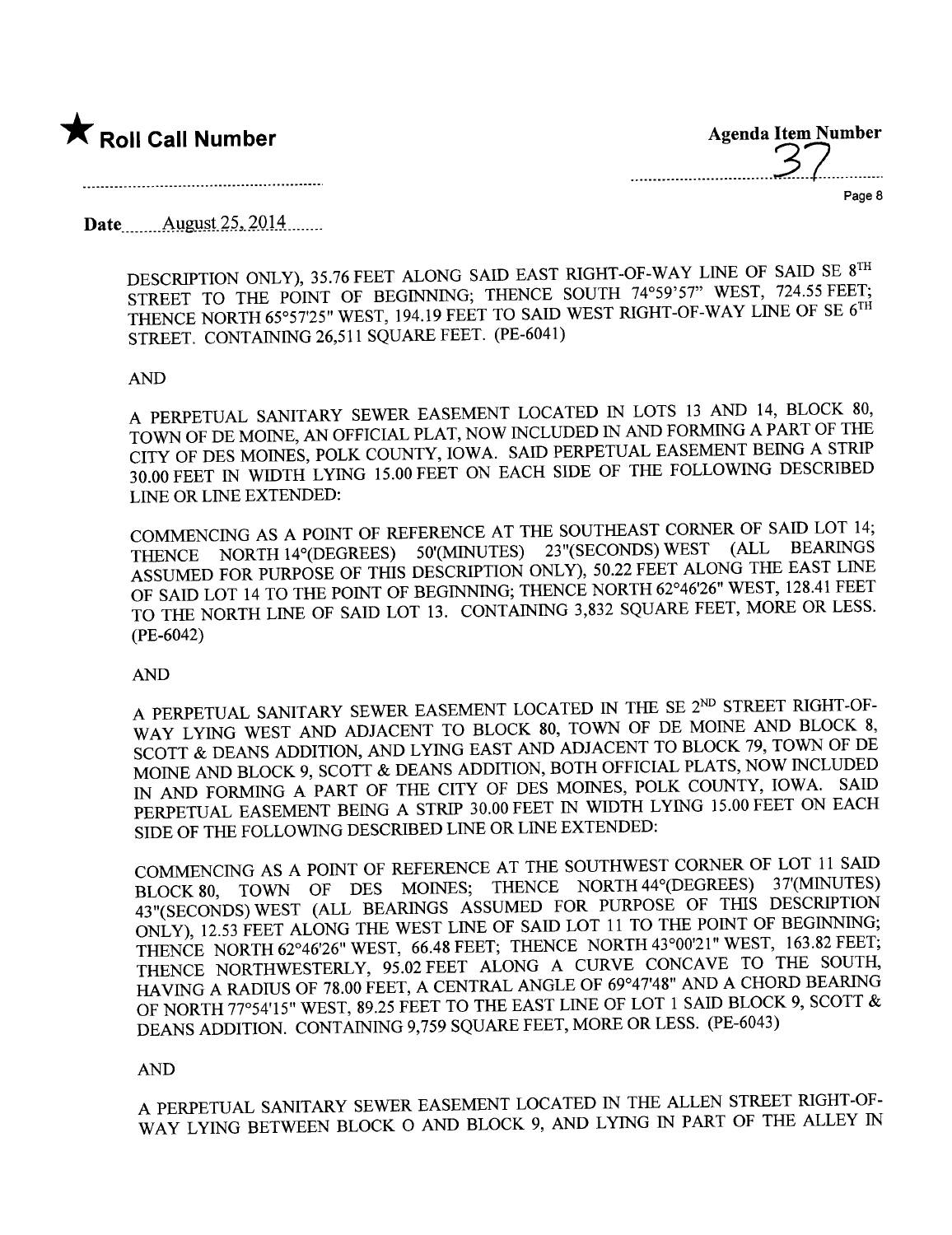

...............................7...............

Page 9

Date<sub>.......</sub> August 25, 2014.......

SAID BLOCK O, AND LYING IN THE DEAN AVENUE RIGHT-OF-WAY BETWEEN SAID BLOCK O AND BLOCK P, AND LYING IN PART OF THE ALLEY IN SAID BLOCK P, ALL IN SCOTT  $\&$ DEANS ADDITION, AN OFFICIAL PLAT, NOW INCLUDED IN AND FORMING A PART OF THE CITY OF DES MOINES, POLK COUNTY, IOWA. SAID PERPETUAL EASEMENT BEING A STRIP 30.00 FEET IN WIDTH LYING 15.00 FEET ON EACH SIDE OF THE FOLLOWIG DESCRIBED LINE OR LINE EXTENDED:

COMMENCING AS A POINT OF REFERENCE AT THE NORTHEAST CORNER OF LOT 1, SAID BLOCK 9; THENCE SOUTH 46° (DEGREES) 07' (MINUTES) 34" (SECONDS) WEST (ALL BEARINGS ASSUMED FOR PURPOSE OF THIS DESCRIPTION ONLY), 54.58 FEET ALONG THE NORTHWEST LINE OF SAID LOT 1 TO THE POINT OF BEGINNING; THENCE NORTH 55°35'24" WEST, 223.76 FEET; THENCE NORTH 41°19'27" WEST, 225.63 FEET; THENCE NORTH 72°12'54" WEST, 66.42 FEET TO THE NORTHEAST LINE OF LOT 12 SAID BLOCK P. CONTAINING 5,486 SQUARE FEET, MORE OR LESS. (PE-6044)

### AN

A PERPETUAL SANTARY SEWER EASEMENT LOCATED IN THE E. MARTIN LUTHER KIG JR. PARWAY RIGHT-OF-WAY LYING PARTLY IN BLOCK P IN SCOTT & DEANS ADDITION, AN OFFICIAL PLAT, NOW INCLUDED IN AND FORMING A PART OF THE CITY OF DES MOINES, POLK COUNTY, IOWA. SAID PERPETUAL EASEMENT BEING MORE PARTICULARLY SAID PERPETUAL EASEMENT BEING MORE PARTICULARLY DESCRIBED AS FOLLOWS:

COMMENCING AS A POINT OF REFERENCE AT THE SOUTHWEST CORNER OF LOT 14, SAI BLOCK P; THENCE NORTH 43° (DEGREES) 01' (MINUTES) 12" (SECONDS) WEST (ALL BEARINGS ASSUMED FOR PURPOSE OF THIS DESCRIPTION ONLY), 118.00 FEET ALONG THE NORTHEAST LINE OF SAID LOT 14 AND ALONG THE NORTHEAST LINES OF LOT 13 AND LOT 12 IN SAID BLOCK P TO THE INTERSECTION OF SAID NORTHEAST LOT LINE AND THE SOUTH RIGHT-OF-WAY OF SAID E. MARTIN LUTHER KING JR. PARKWAY, SAID POINT BEING THE POINT OF BEGINNING; THENCE NORTH 89°27'41" WEST, 216.66 FEET ALONG SAID SOUTH RIGHT-OF-WAY TO THE TOP OF BANK OF THE DES MOINES RIVER; THENCE NORTH 50°07'38" WEST, 36.35 FEET ALONG SAID TOP OF BANK; THENCE NORTH 90°00'00" EAST, 104.41 FEET; THENCE NORTH 44°36'00" EAST, 55.99 FEET; THENCE SOUTH 45°24'00" EAST, 31.44 FEET; THENCE SOUTH 72°12'54" EAST, 39.23 FEET; THENCE SOUTH 17°47'06" WEST, 14.53 FEET; THENCE SOUTH 69°10'42" EAST, 48.71 FEET TO THE POINT OF BEGINNING. CONTAINING 6,709 SQUARE FEET, MORE OR LESS. (PE-6045)

4. That the conveyance by the City of Des Moines of said easements to the Des Moines Water Works and the Des Moines Metropolitan Wastewater Reclamation Authority (WRA), respectively, for public use and in accordance with Iowa Code Section 364.7(3) and in accordance with Article XV, Section 3 of the Second Amended and Restated Agreement for the Des Moines Metropolitan Wastewater Reclamation Authority, for the WRA New Main Outfall Phase 17, Segments 5 and 6 Project, be and is hereby approved.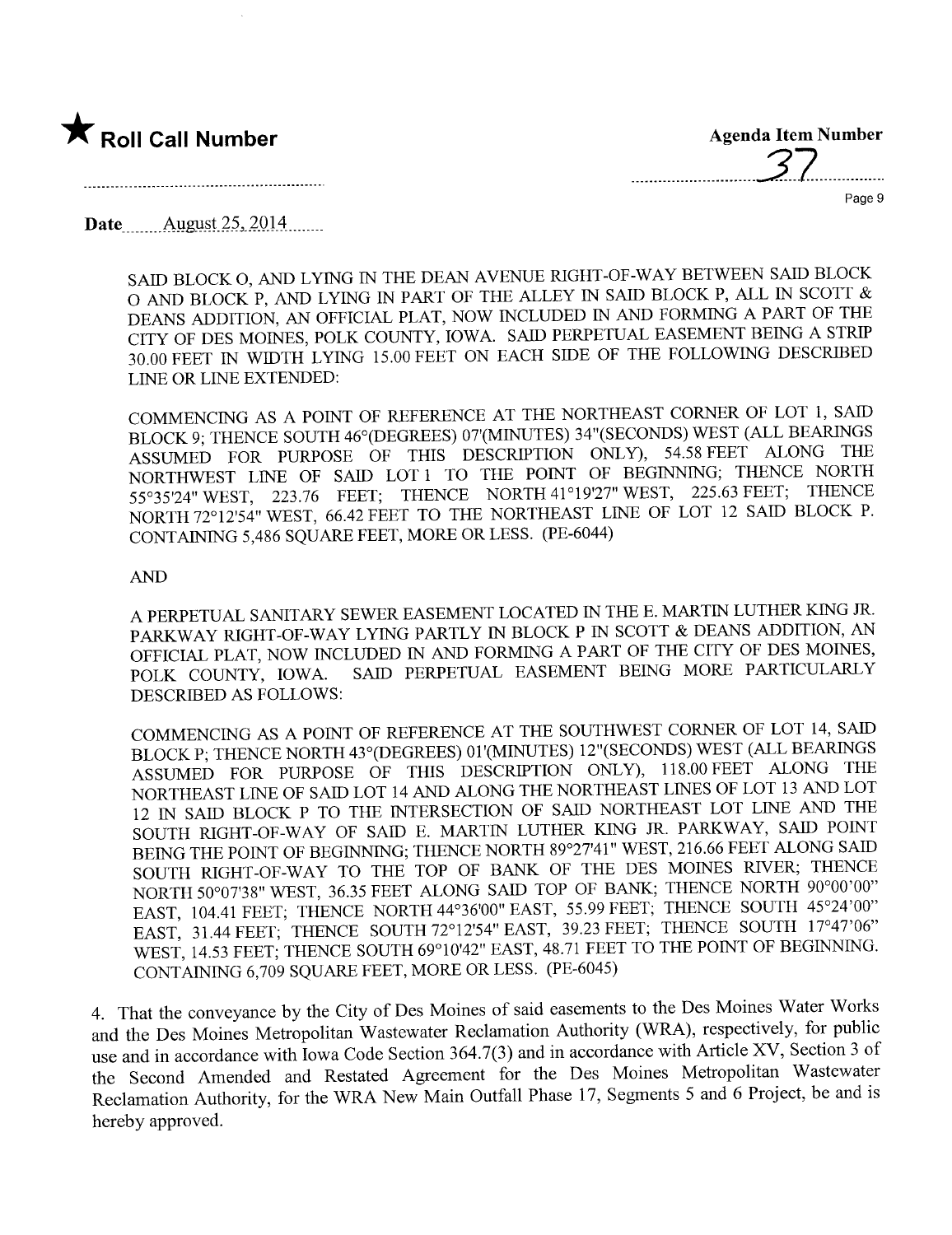

ĝ

.................................3.7...,....,.... Page 10

Date August  $25, 2014$ ........

5. The Mayor is authorized and directed to sign the Permanent Easements for the conveyances as identified above, and the City Clerk is authorized and directed to attest to the Mayor's signature.

6. The City Clerk is authorized and directed to forward the originals of the Easements, together with a certified copy of this resolution and of the affidavit of publication of the notice of this hearing, to the Real Estate Division of the Engineering Department for the purpose of causing said documents to be recorded.

7. The Real Estate Division Manager is authorized and directed to forward the originals of the Easements, together with a certified copy of this resolution and of the affidavit of publication of the notice of this hearng, to the Polk County Recorder's Office for the purpose of causing these documents to be recorded.

8. Upon receipt of the recorded documents back from the Polk County Recorder, the Real Estate Division Manager shall mail the originals of the Easements and copies of the other documents to the grantees.

9. There will be no proceeds associated with the conveyance of these easements.

Moved by to adopt.

| <b>APPROVED AS TO FORM:</b><br>Glenna K. Frank, Assistant City Attorney |             |             |             |                 |                                                                                                   |
|-------------------------------------------------------------------------|-------------|-------------|-------------|-----------------|---------------------------------------------------------------------------------------------------|
| <b>COUNCIL ACTION</b>                                                   | <b>YEAS</b> | <b>NAYS</b> | <b>PASS</b> | <b>ABSENT</b>   | <b>CERTIFICATE</b>                                                                                |
| <b>COWNIE</b>                                                           |             |             |             |                 |                                                                                                   |
| <b>COLEMAN</b>                                                          |             |             |             |                 | I, DIANE RAUH, City Clerk of said City hereby<br>certify that at a meeting of the City Council of |
| <b>GATTO</b>                                                            |             |             |             |                 | said City of Des Moines, held on the above date,                                                  |
| <b>GRAY</b>                                                             |             |             |             |                 | among other proceedings the above was adopted.                                                    |
| <b>HENSLEY</b>                                                          |             |             |             |                 |                                                                                                   |
| <b>MAHAFFEY</b>                                                         |             |             |             |                 | IN WITNESS WHEREOF, I have hereunto set my<br>hand and affixed my seal the day and year first     |
| <b>MOORE</b>                                                            |             |             |             |                 | above written.                                                                                    |
| <b>TOTAL</b>                                                            |             |             |             |                 |                                                                                                   |
| <b>MOTION CARRIED</b>                                                   |             |             |             | <b>APPROVED</b> |                                                                                                   |
|                                                                         |             |             |             | Mayor           | City Clerk                                                                                        |